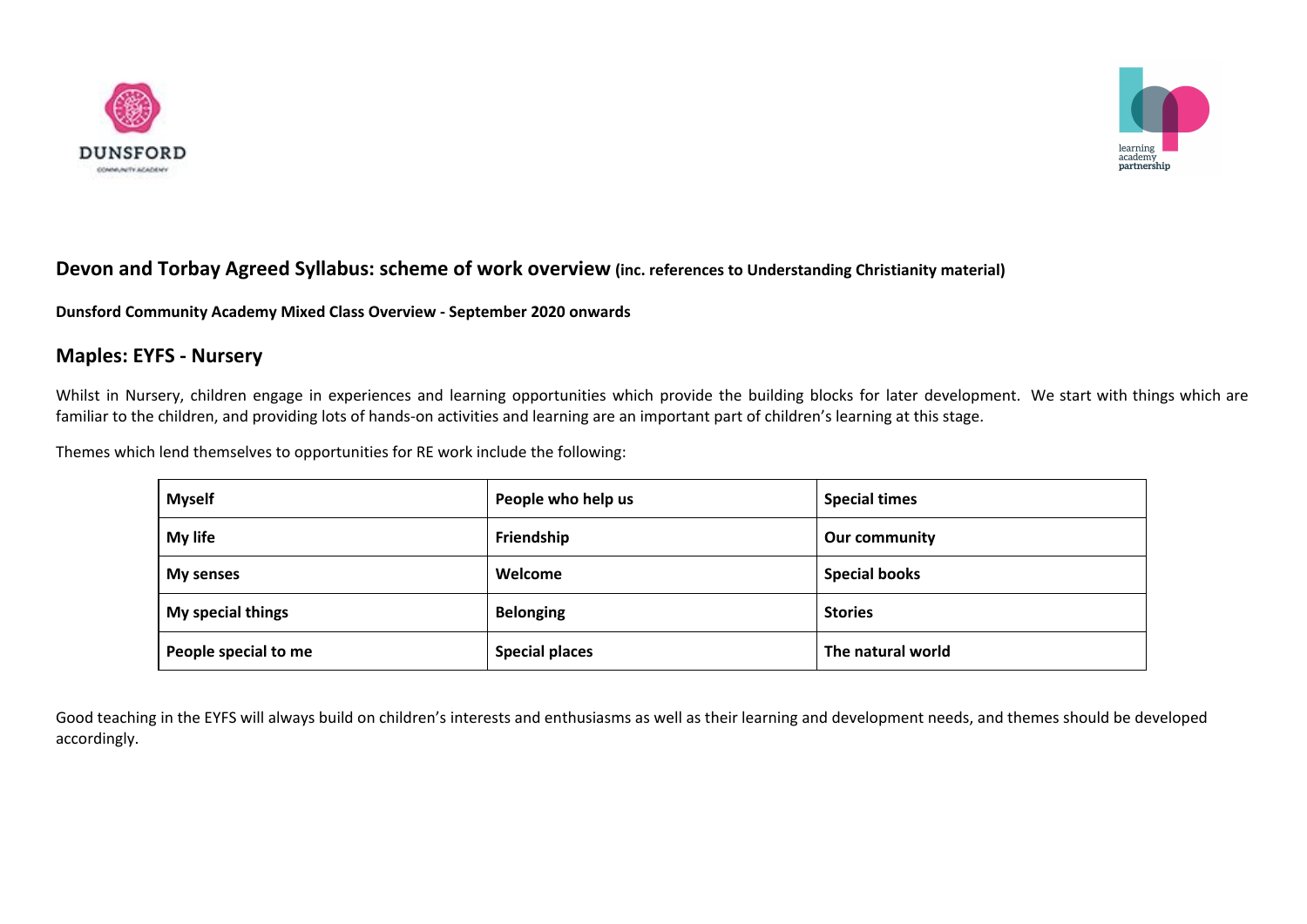



## **Willow Class: EYFS & KS1 - Reception & Year 1**

In the EYFS, children should encounter Christianity and other faiths as part of their growing sense of self, their own community and their place within it. Three units below focus on Christianity, and the others include opportunities to encounter Christians, Hindus, Jews and Muslims, as well as non-religious responses and ways of living.

|                                                                              | <b>Autumn Term</b>                                                                          | <b>Spring Term</b>                                                                            | <b>Summer Term</b>                                                                           |
|------------------------------------------------------------------------------|---------------------------------------------------------------------------------------------|-----------------------------------------------------------------------------------------------|----------------------------------------------------------------------------------------------|
| <b>Additional/optional Early Years</b><br><b>Foundation Stage Faith Days</b> | A Muslim Whispering Allah in a<br>Baby's Ear<br>A Muslim story: eg Muhammad<br>and the Ants | A Sikh Story: eg, Har Gobind and<br>the 52 Princes<br>A Buddhist story: eg the Monkey<br>King | Hindus Celebrating Raksha<br>Bandhan<br>Tu b'Shevat - The Jewish<br><b>Birthday of Trees</b> |

|                                   | <b>Autumn 1</b>                                               | <b>Autumn 2</b>                                                | <b>Spring 1</b>                                             | <b>Spring 2</b>                                                                                           | <b>Summer 1</b>                                      | <b>Summer 2</b>                                                                                                  |
|-----------------------------------|---------------------------------------------------------------|----------------------------------------------------------------|-------------------------------------------------------------|-----------------------------------------------------------------------------------------------------------|------------------------------------------------------|------------------------------------------------------------------------------------------------------------------|
| Year A<br>Christianity<br>Judaism | <b>F4 - Being Special:</b><br>where do we belong?             | 1.3: Why does<br>Christmas matter to<br>Christians?            | F1: Why is the word<br>'God' so important to<br>Christians. | F3: Why is Easter<br>special to Christians?<br>1.5 Salvation: Why<br>does Easter matter to<br>Christians? | <b>1.2:</b> Who do Christians<br>say made the world? | F6: What times/stories<br>are special and why?                                                                   |
| Year B<br>Christianity<br>Judaism | 1.10: What does it<br>mean to belong to a<br>faith community? | F2 Incarnation: Why is<br>Christmas special for<br>Christians? | 1.7: Who is Jewish and<br>how do they live?                 | 1.7: Who is Jewish and<br>how do they live?                                                               | <b>F5:</b> What places are<br>special and why?       | 1.9 Creation: How<br>should we care for the<br>world and for others,<br>and why does it<br>matter?<br>(C, J, NR) |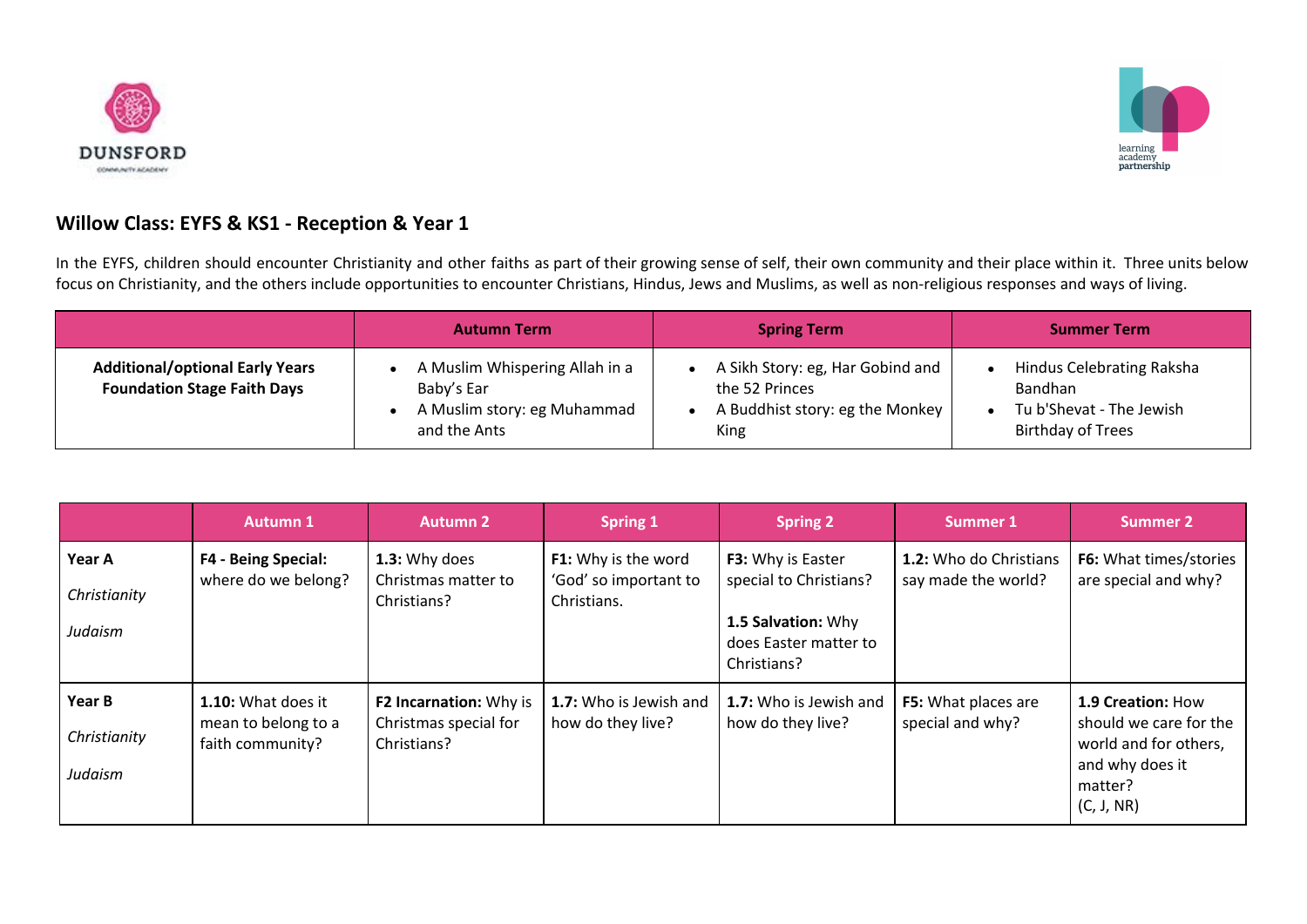



# **Cedar: KS1 & KS2 - Years 2, 3 & 4**

|        | <b>Autumn 1</b>                                                                     | <b>Autumn 2</b>                                           | <b>Spring 1</b>                                                            | <b>Spring 2</b>                                                                             | <b>Summer 1</b>                                                                   | <b>Summer 2</b>                                                                                                                            |
|--------|-------------------------------------------------------------------------------------|-----------------------------------------------------------|----------------------------------------------------------------------------|---------------------------------------------------------------------------------------------|-----------------------------------------------------------------------------------|--------------------------------------------------------------------------------------------------------------------------------------------|
| Year A | L2.1: What do<br>Christians learn from<br>the Creation story?                       | 1.6: Who is a Muslim<br>and how do they live?<br>(Part 1) | 1.6: Who is Muslim<br>and how do they live?<br>(Part 2)                    | $L2.5:$ Why do<br>Christians call the day<br>Jesus died 'Good<br>Friday'?                   | 1.4: What is the good<br>news Jesus brings?                                       | L2.11: How and why<br>do people mark the<br>significant events of<br>life?<br>Christianity/Hinduism/<br>non-religious world<br>views       |
| Year B | $1.1:$ What do<br>Christians believe God<br>is like?                                | L2.2: What is it like for<br>someone to follow<br>God?    | L2.9: How do festivals<br>and worship show<br>what matters to a<br>Muslim? | <b>L2.10: How do</b><br>festivals and family life<br>show what matters to<br>Jewish people? | <b>L2.4:</b> What kind of<br>world did Jesus want?                                | L2.12: How and why<br>do people try to make<br>the world a better<br>place?<br>Christianity/Islam/<br>Judaism/non-religious<br>world views |
| Year C | <b>L2.3:</b> What is the<br>'Trinity' and why is it<br>important for<br>Christians? | <b>L2.7:</b> What do Hindus<br>believe God is like?       | <b>L2.8:</b> What does it<br>mean to be Hindu in<br>Britain today?         | 1.5: Why does Easter<br>matter to Christians?                                               | L2.6: For Christians,<br>when Jesus left, what<br>was the impact of<br>Pentecost? | 1.8: What makes some<br>places sacred to<br>believers?<br>christianity/Islam                                                               |